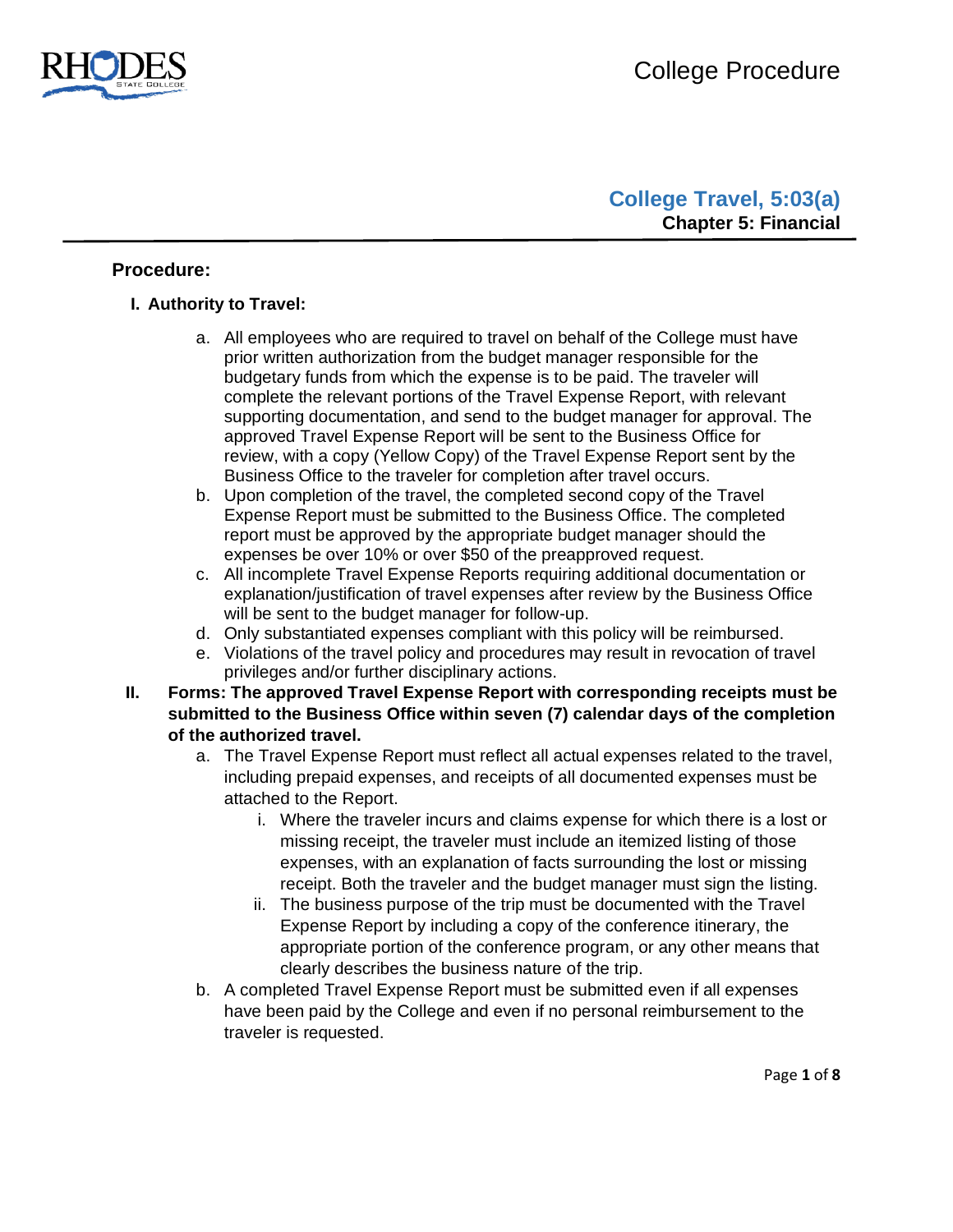

c. For monthly routine travel consisting of mileage only, a monthly mileage spreadsheet (H:\Business Office Forms\Mileage Spreadsheet) must be attached to the completed Travel Expense Report. The spreadsheet must include the following information: dates, destinations, purpose, mileage per trip, and total mileage for the month. Monthly mileage spreadsheets must be submitted monthly.

### **III. Travel Headquarters / Primary Work Location:**

- a. The headquarters for any employee is the office address of his/her primary work assignment.
- b. The headquarters of an employee whose primary work assignment involves regularly scheduled and recurring travel shall be the place from which the employee can be dispatched most effectively in carrying out assigned duties.
- **IV. Advances:** Advance payment of personal travel expenses are not permitted per the Ohio Auditor of State.
- **V. Departure & Return:** Estimated departure and return times must be updated with exact time incurred for travel when completing the final Expense Report to be submitted for approval. These times should not include reimbursement for any extra time taken for vacation.

## **VI. Registration Fees:**

- a. The College may prepay the registration fee prior to the date of the conference. Such request must be indicated on the Travel Expense Report by marking the box "□ to be prepaid by Rhodes State College" and filling in the necessary payment information. The completed registration form must accompany the Travel Expense Report.
- b. Approved registration fees may be paid by the traveler and reimbursed upon return. Claims for reimbursement must be accompanied by appropriate documentation, including evidence of the amount paid. Copies of personal credit card or banking statements will not be accepted.
- c. Registration payments may be made for actual expenses of meals when such meals are an integral part of the seminar or conference and it will be in the best interest of the College for the traveler to attend. These meals will be deducted from the per diem amounts.
- d. Travelers should take advantage of "early bird" registration savings when possible.
- **VII. Transportation:** The traveler will indicate which type(s) of transportation will be used on the requested trip; in the case of more than one form of transportation on a particular trip, each type of transportation should be identified on the Travel Expense Report. The traveler is obligated to select the most cost-effective travel arrangements, giving consideration to constraints on time, value of employee time, elimination of overnight lodging, and cost of meals. When traveling by automobile, the traveler must attach a mileage estimate from MapQuest or similar website. Travel may involve one or more of the following types of transportation: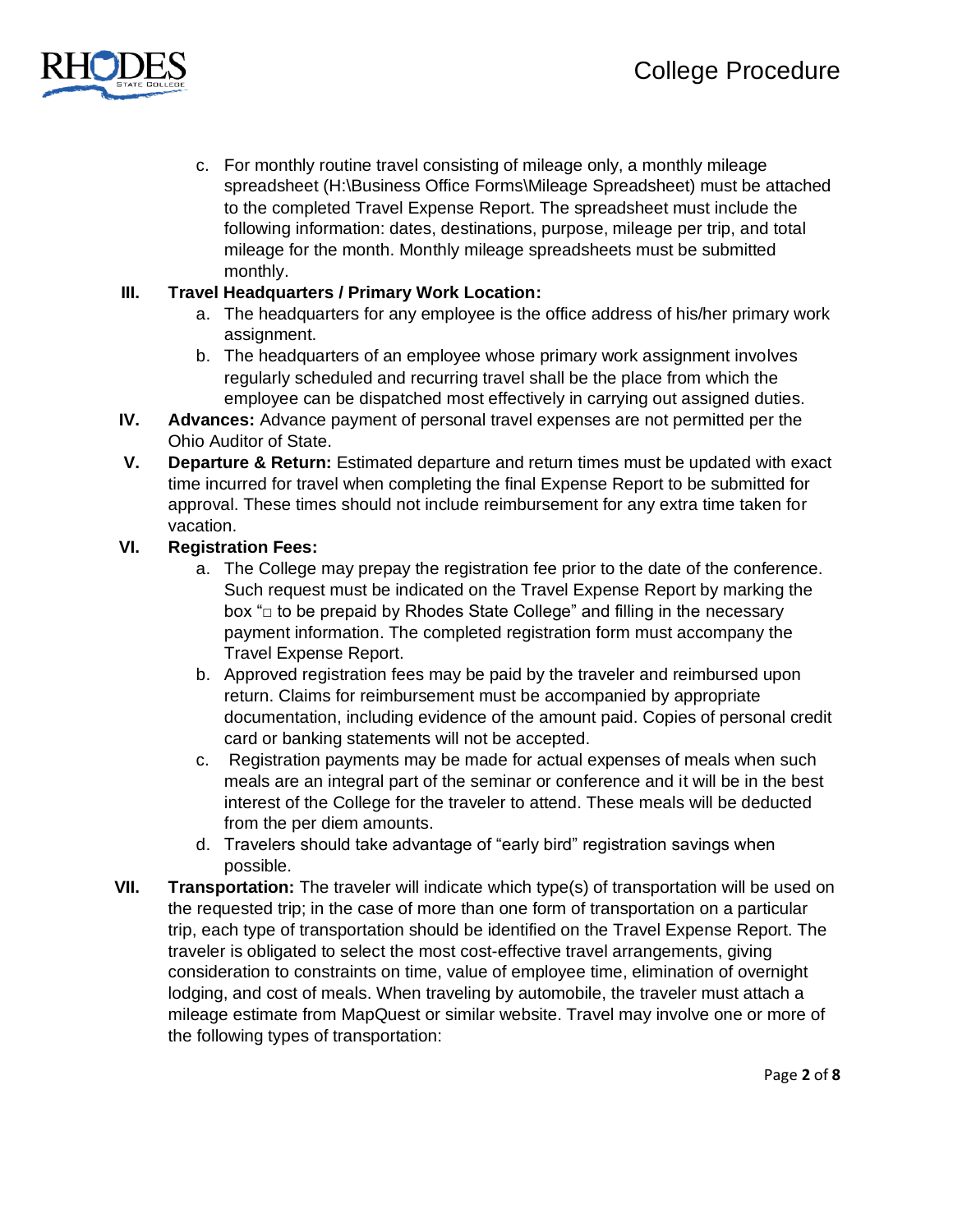

- a. Personal Automobile: Reimbursement for travel by privately-owned vehicle shall be made to the owner of the vehicle using the IRS standard mileage rate. (H:\Business Office Forms\Current Per Diem Mileage Rates Travel Agent)
	- i. No traveler will be reimbursed for mileage expenses unless he or she has a valid driver's license and carries personal motor vehicle insurance complying with Section 4509.51 of the Ohio Revised Code.
	- ii.
	- iii. College and State regulations require that seat belts be worn by College travelers while on authorized travel.
	- iv. Mileage is payable to only one person when two or more employees are traveling on the same trip in the same vehicle. The names of all persons traveling together on the same trip in the same vehicle, as well as the employing department of each person, must be indicated on the Travel Expense Report.
	- v. Mileage costs for the commute between an employee's residence and the College is not reimbursable.
	- vi. Mileage reimbursement to and from the various airports listed shall not exceed the stated ranges; any deviation to various cities must be supported with justification for the variance:

| <b>From Rhodes State</b> | <b>Round Trip Mileage</b> |  |
|--------------------------|---------------------------|--|
| Cincinnati Airport       | 280 miles                 |  |
| <b>Columbus Airport</b>  | 196 miles                 |  |
| Dayton Airport           | 142 miles                 |  |
| <b>Toledo Airport</b>    | 170 miles                 |  |

- vii. When round trips of four hundred miles or more are estimated, the traveler must provide a quote for airfare for dates of travel, as well as car rental with the lesser of the two costs being reimbursed.
- b. Airline: Airline tickets shall be booked by the traveler using the most cost effective means possible.
	- i. Travelers should consider promotional rates, single-stop or change-ofplace service, and time of day/day of week services that may offer substantially lower fares.
- c. Payment or reimbursement is authorized at the basic, least expensive, unrestricted accommodations class rate available. Airline reservations shall be made as early as possible to take advantage of potential discounted rates. In the case of flight cancellations, all credits received shall be tracked by the traveler in order to utilize the credit on a future travel; it is encouraged that non-refundable tickets be purchased rather than purchasing the much more expensive refundable airline tickets. Airline expenses must be listed on the Travel Expense Report and be accompanied by original receipts.
- d. Other Aircraft: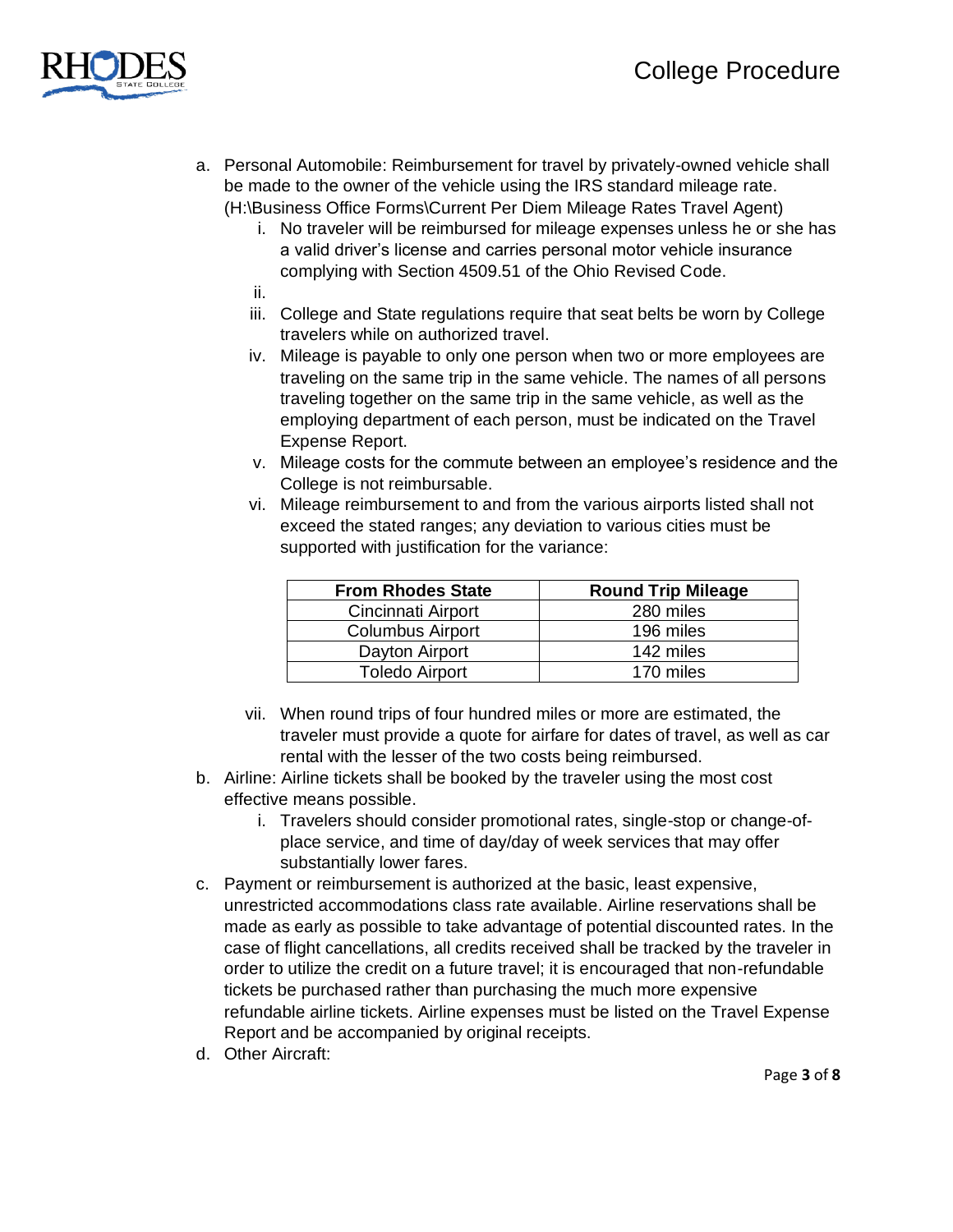

- i. Under no circumstances is an employee to:
	- a) Fly personally owned aircraft on College business
	- b) Fly with anyone who is not an approved charter operator
	- c) Arrange a charter flight with anyone who is not an approved charter operator
	- d) Authorize anyone to fly their own aircraft or charter an aircraft on College business
- ii. In the event a private charter is necessary, approval to hire a charter must be obtained from the College's President.
- iii. Expenses must be listed on the Travel Expense Report and be accompanied by original receipts.
- iv. The traveler will be liable for any charges assessed for unused travel reservations not released within the time limits specified by the carriers. Expenses for unused tickets paid for with College funds shall be reimbursed by the traveler to the College within 30 days.
- v. Consistent with Ohio Ethics Commission Advisory Opinion No. 91-010 (http://www.ethics.ohio.gov/advice/opinions/91-010.pdf) travelers may not accumulate frequent flyer miles resulting from business travel. Travelers must ensure that personal frequent flyer account numbers are not linked to the reservation.
- e. Car Rental: Rental cars must be obtained using the most cost effective means possible. The traveler shall be responsible to make the necessary rental car arrangements.
- f. If more than one traveler is traveling in the same rental car, each additional traveler's name shall be added at time of rental.
- g. While on overnight travel status, travelers should consider rental vehicles when they are estimated to be less expensive than any necessary taxi/shuttle fees.
- h. Gas purchased for the rental car will be reimbursed to the traveler in full; original receipts must be attached to the Travel Expense Report for gas reimbursement.
- i. When renting a vehicle, decline the insurance, since the College already has insurance coverage that includes rental vehicles.
- j. Other Transportation Expenses: Reimbursement for ferry, bridge, highway, and tunnel tolls; parking charges; and taxi fares may be claimed.
- k. Tips associated with taxi fares are reimbursable up to 15% of fare.
- l. For trips involving air travel best efforts should be made to park utilizing the least expensive airport rate.

## **VIII. Lodging:**

- a. If the authorized trip involves overnight lodging, the arrangements for lodging shall be booked by the traveler.
- b. An itemized, original hotel receipt is required for all approved lodging.
- c. Parking, safe or internet charges shall be reported on separate lines of the Travel Expense Report and not combined with the actual lodging cost.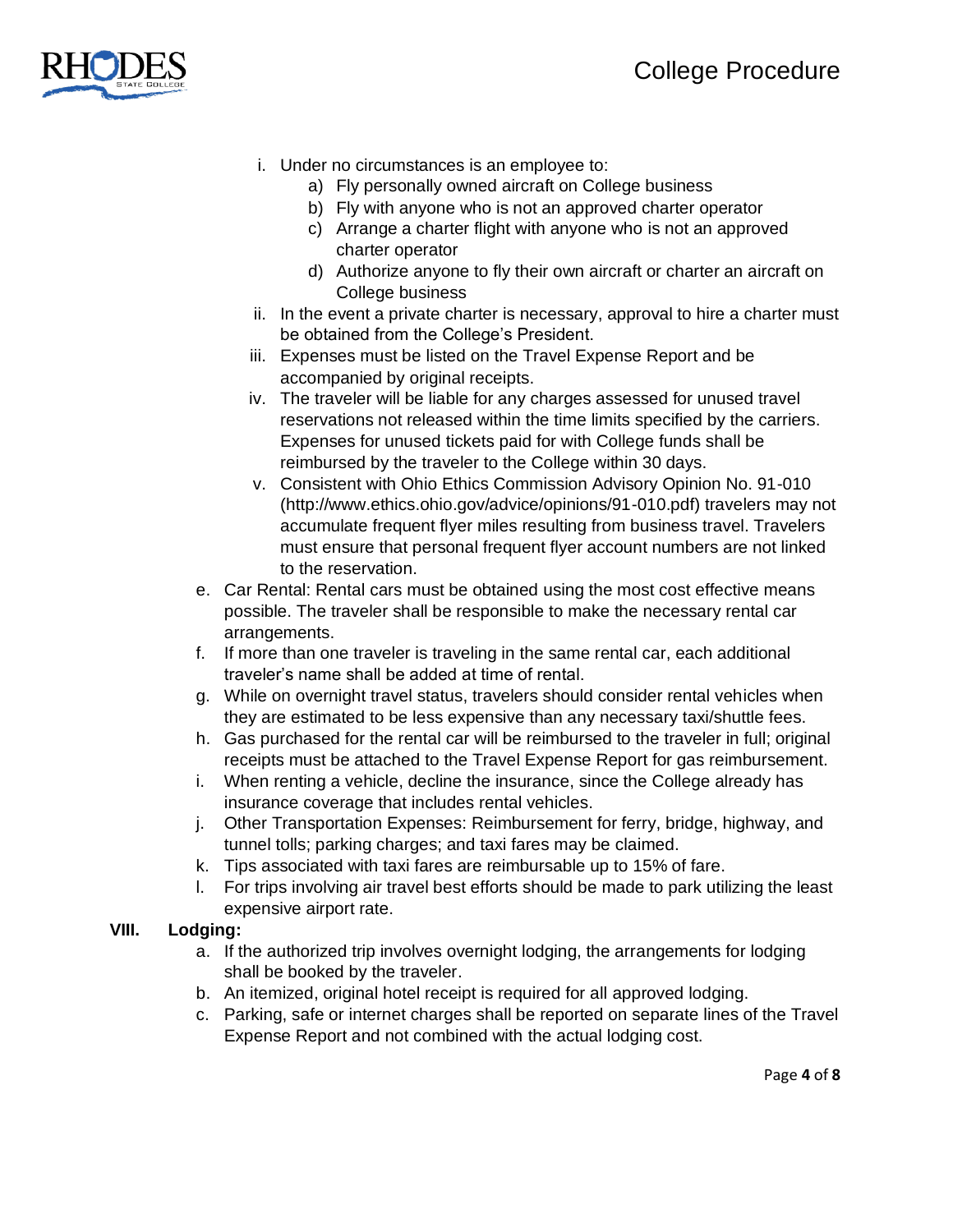

- d. Any room service will be approved through the applicable standard meal allowance.
- e. Expenses incurred for laundry, dry cleaning and pressing may be authorized if the traveler is on a continuous authorized trip in excess of one week without returning home during that time.
- f. Movies, games or other personal charges are not authorized.
- g. Taxes on lodging are authorized as they are not classified as sales tax.
- h. No authorization will be made for lodging within the traveler's county of residence, in Allen County or within 60 miles of the College.

### **IX. Meal Allowance:**

- a. To the fullest extent possible within these guidelines, and consistent with IRS regulations, the College will authorize meal expenses directly related to the performance of approved College assignments at sites other than the traveler's primary place of work. IRS regulations prohibit employees from being reimbursed for meal expenses unless traveling on overnight status.
- b. Reimbursement is permitted when the employee is engaged in legitimate business activities with nonemployees of the College; appropriate documentation and original receipts, including business purpose, persons in attendance, amount, and date are required.
- c. For both the departure and return dates from a business trip, allowable reimbursement rates are based in accordance with IRS Publication 463. Please reference the Travel Report Guidelines (H:\Business Office Forms\Travel Expense Report Guidelines.doc) for applicable standard meal allowance amounts (rates include gratuities, not to exceed 15%, and tax). Itemized receipts are required.
- d. For both the departure and return dates (partial day travel) from a business trip, travelers may claim ¾ of the standard daily meal allowance.
- e. When traveling to a "high cost area," please reference the Travel Report Guidelines (H:\Business Office Forms\Travel Expense Report Guidelines.doc) for standard meal allowance amounts.
	- i. The "high cost areas" included in this policy are, for example: Atlanta, GA; Atlantic City, NJ; Baltimore, MD; Boston, MA; Chicago, IL; Denver, CO; Dallas, TX; Detroit, MI; Houston, TX; Indianapolis, IN; Las Vegas, NV; Los Angeles, CA; Nashville, TN; New Orleans, LA; New York City, NY; Newark, NJ; Newport, RI; Orlando and Tampa FL; Philadelphia and Pittsburgh, PA; Phoenix, AZ; Providence, RI; Salt Lake City, UT; San Diego and San Francisco, CA; Seattle, WA; St. Louis, MO; Washington, DC; and all destinations outside the continental United States.
- f. When traveling to an international location as defined by the U.S. Department of State, travelers are to use the meals per diem rates provided by the Department of State (daily rates can be found at

http://aoprals.state.gov/web920/per\_diem.asp). These rates differ by countries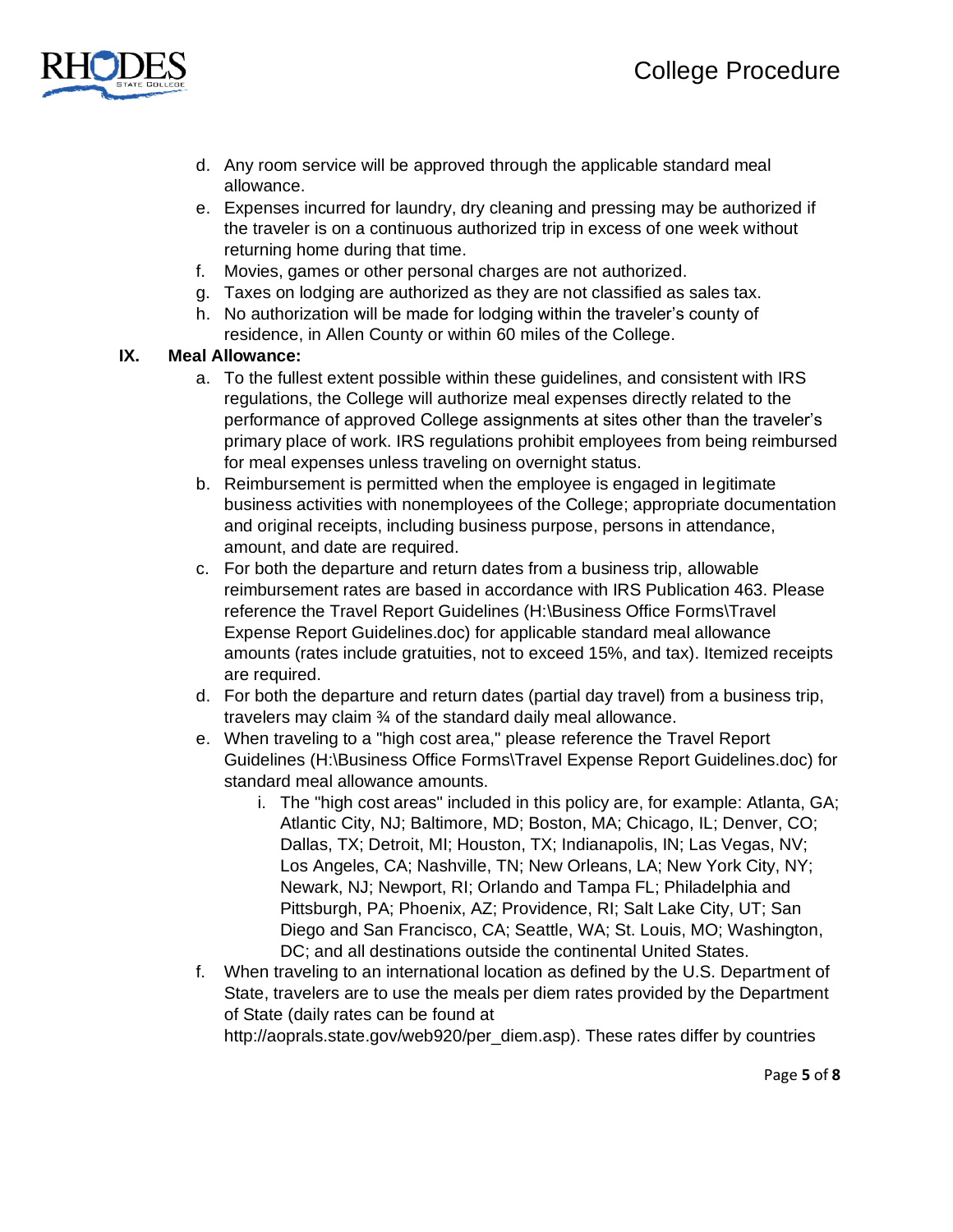

and cities and are updated monthly. The "M & IE Rate" is to be used. If it is necessary to break daily rates down by individual meals due to partial visits to a particular city/country, the percentages to be allocated to each meal are: breakfast - 20%, lunch - 30%, and dinner - 50%. Unless the traveler is within the actual city limits of a particular city, the traveler must use the per diem rate listed as "Other," regardless of proximity to a particular city.

- g. Expenses incurred for entertainment or alcoholic beverages are considered personal and are not authorized.
- h. In the case of conferences that assess a separate charge for meals or banquets provided during a period of the conference, with the expectations that all conference participants are to attend, these cost will be authorized in lieu of the standard per diem charge. If the meal is offered at an off-site location, the cost will be authorized only if the traveler can demonstrate the business purpose or relationship to the conference consistent with this policy.

### **X. Local Travel:**

- a. Local travel is defined as that travel which does not require overnight lodging.
- b. Mileage reimbursement for local travel will be calculated providing consideration to the employee's normal commuting expense; reimbursable miles shall be calculated as the total miles driven that day for all legs of all trips less the employee's normal commuting miles between home and the employee's primary work location. Mileage to and from the airport as part of an overnight travel is not considered local travel and is not subject to subtracting normal commuting miles when calculating the mileage reimbursement.
- c. An account of local travel (mileage and related expenses, except registration fees) should be recorded on a mileage spreadsheet (H:\Business Office Forms\Mileage Spreadsheet) and submitted for reimbursement for a period of time not to exceed one month. The business purpose for each local trip must be documented on the Travel Expense Report with all appropriate receipts attached.

#### **XI. Foreign Travel:**

- a. Foreign Travel is governed by the rules and regulations listed in this policy and procedure.
- b. Travel to countries with a United States Department of State "travel warning" must be approved by the College's President prior to departure.
- c. All federally funded travel must comply with the Federal Travel Regulation, and the U.S. Fly American Act; all foreign travel on grants must be approved in advance.

#### **XII. Miscellaneous Travel Expenses:**

- a. Original receipts shall be submitted for all miscellaneous expenses.
- b. Expenses incurred for storage of baggage, rental of equipment or temporary meeting or office facilities necessary for conducting official College business may be authorized.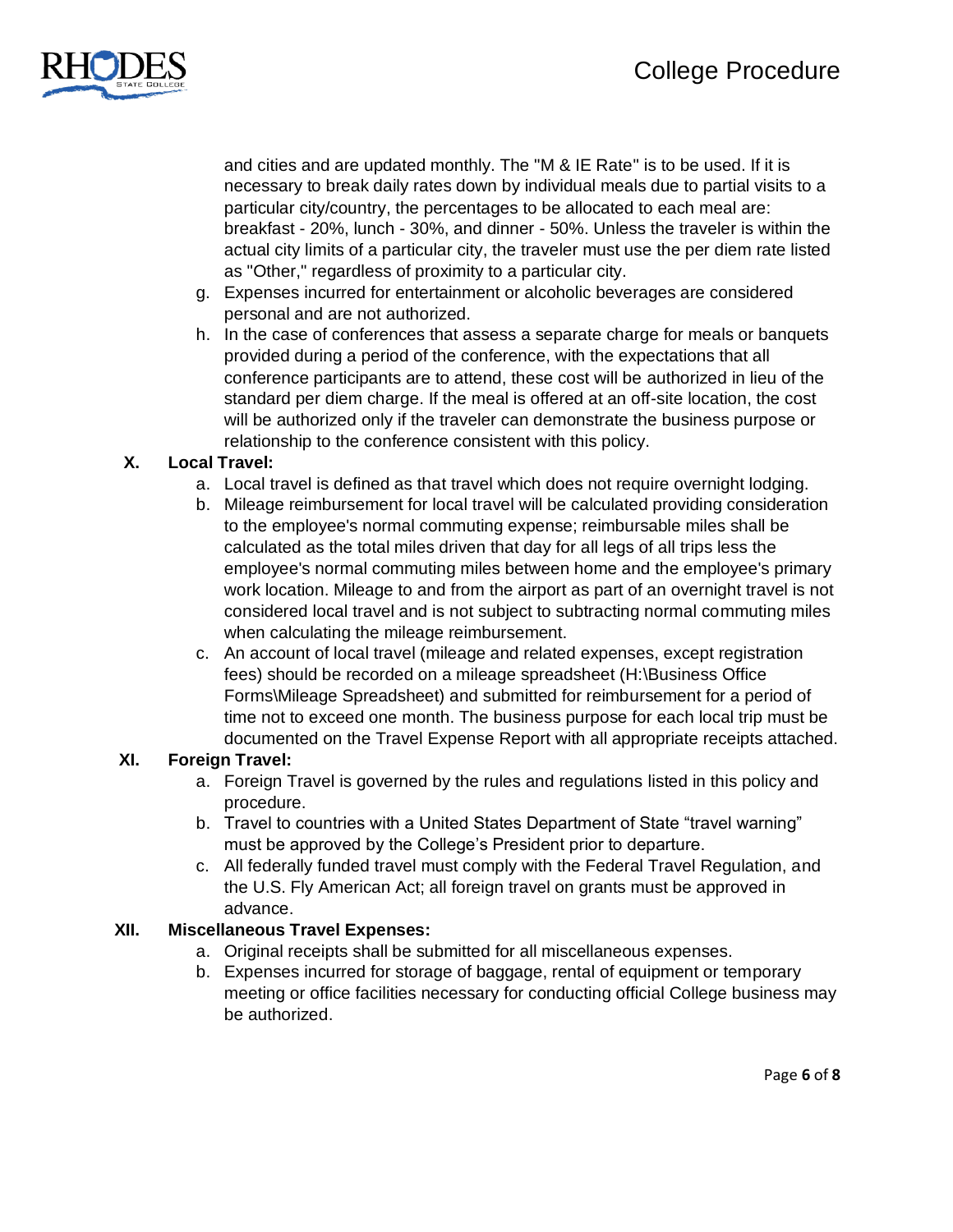

- c. Expenses incurred for special purchases essential for the fulfillment of the travel or work assigned may be authorized upon the approval of the appropriate cabinet member.
- d. As part of the original travel purpose, the traveler, with budget manager approval, may arrive at the destination the day before or depart the day after a conference, if starting and/or ending times of the conference necessitate such scheduling. When a traveler extends his or her trip in excess of the number of days of a conference by either arriving to the travel destination early or staying later than the end date of the conference in order to conduct additional College business, the traveler must provide a memo or similar documentation with an explanation of the business nature of the extension, other third parties involved, and itemized receipts of additional expenses as allowed by this policy. If available, agendas and/or itineraries may be attached.

### **XIII. Limitations:**

- a. Authorization for mileage, transportation, meals, lodging, incidental or miscellaneous expenses incurred while travelers are on vacation, leave or any leave of absence are prohibited. Faculty members may request approval to attend conferences or meetings during an off-semester (i.e. summer semester).
- b. The President or the appropriate cabinet member may reduce or disallow any authorization or reimbursement for lodging, mileage, transportation, meals, incidental or miscellaneous expenses which either exceed or are in violation of the limitations established in this procedure and the corresponding policy.
- c. Consistent with Ohio Ethics Commission Advisory Opinion No. 2011-07 (http://ethics.ohio.gov/advice/opinions/2011-07.pdf), if a non-employee accompanies the employee on official College travel, the College will pay only for the employee's expenses; any expenses incurred because of or by the nonemployee are not authorized.

#### **XIV. Travel Expenses for Employment Candidates:**

- a. In order to conduct interviews with the most qualified candidates for a position, Rhodes State College may pay a portion of travel expenses incurred by a candidate.
- b. With the approval of Human Resources, the appropriate cabinet member will inform the candidate of the contents of this policy and procedure before the candidate incurs any expenses to be reimbursed hereunder.
- c. Mileage for use of a personal vehicle, car rental expenses, meals and lodging shall be paid in accordance with policy and procedure.
- d. Actual commercial carrier costs will be reimbursed in accordance with policy and procedure, at the discretion of the President.
- e. All expenses must be supported by the appropriate receipts.